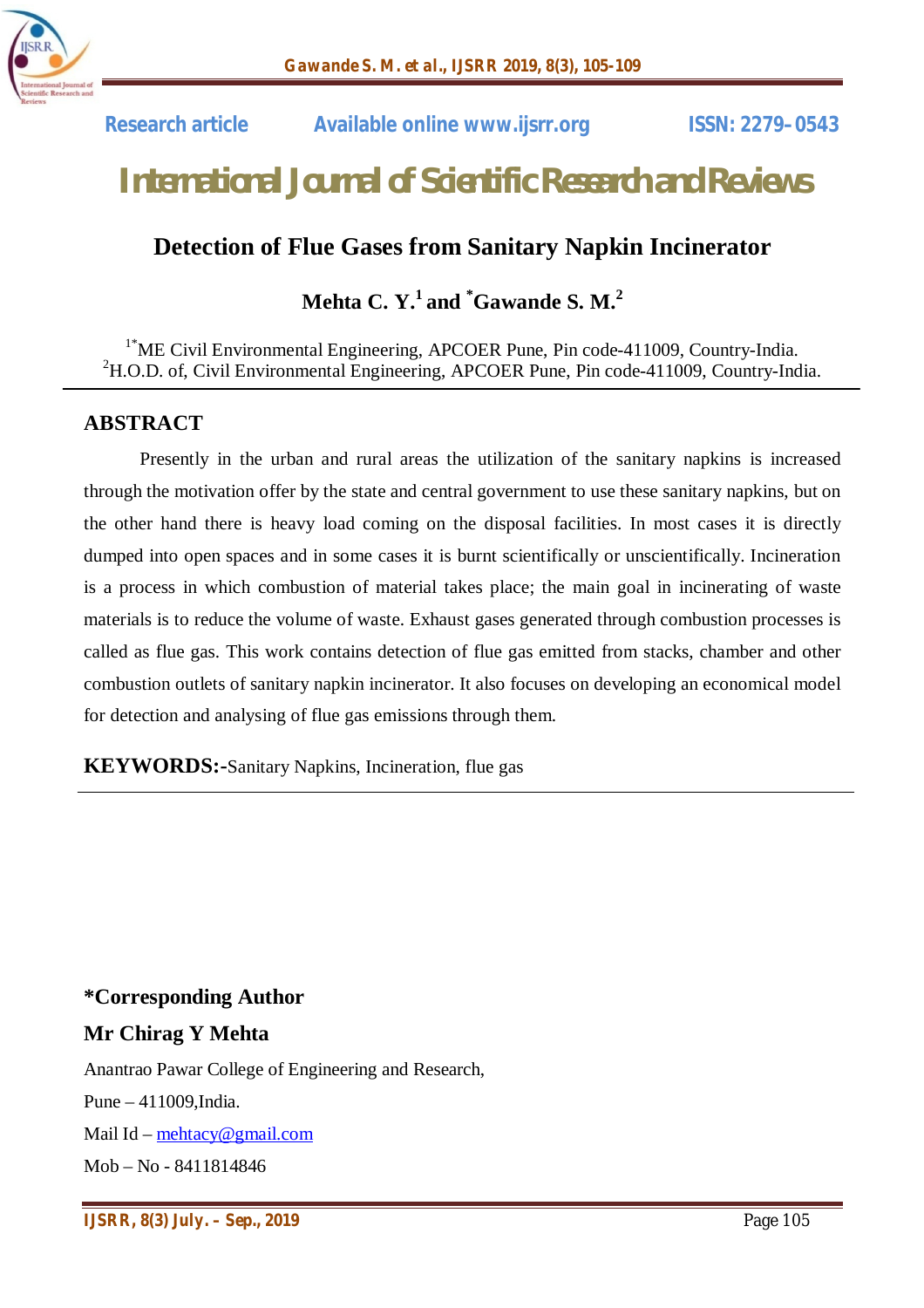#### **1. INTRODUCTION**

As the standard of living increases there is an increase in the quantity of waste generated due to the over increasing demands from our society. The most effective means of dealing with the problem of waste generation is to reduce the amount of wastes generated i.e. reduction at the source. Incineration is one of the oldest technologies to reduce the amount of generated waste with a goal of serious volume reduction. But one serious drawbacks of this process is the emission of flue gas. These flue gases coming out from the incineration process can harm the environment on a large scale. Depending upon the input material there are a variety of harmful gasesgetting out of the stacks of incinerators. In case of incineration of modern sanitary napkins the harmful gases which are let out into the environment are a variety of dioxins and furans.

Modern disposable sanitary napkins are complex products which are manufactured with the conventional methods and are presentglobally. Sanitary Napkins include two important exposure parameters, i) frequency of Napkin use & ii) constituent transfer from Napkin to skin from direct and indirect skin contact materials.

#### *1.1Composition of a Sanitary Napkin*

| <b>Component</b> | <b>Function</b>                                                                              | Raw material composition                                    |
|------------------|----------------------------------------------------------------------------------------------|-------------------------------------------------------------|
| Top sheet        | The function of top sheet is that it should feel soft<br>to skin and allow fluid penetration | Non-woven perforated polypropylene /<br>polyethylene fibres |
| Absorbent core   | Absorption and retention of fluids                                                           | Open celled polymeric foam                                  |
| Perfume          | Fragrance                                                                                    | Fragrance raw materials                                     |
| Back sheet       | Prevent leakages                                                                             | Low density polyethylene film                               |
| Adhesive         | Fasten pad to the undergarment                                                               | Hydrocarbon resins, mineral oil,<br>polyaromatic copolymers |

**Table1: Composition of aSanitary Napkin**



**Fig 1: Showing Schematic View of Sanitary Napkin**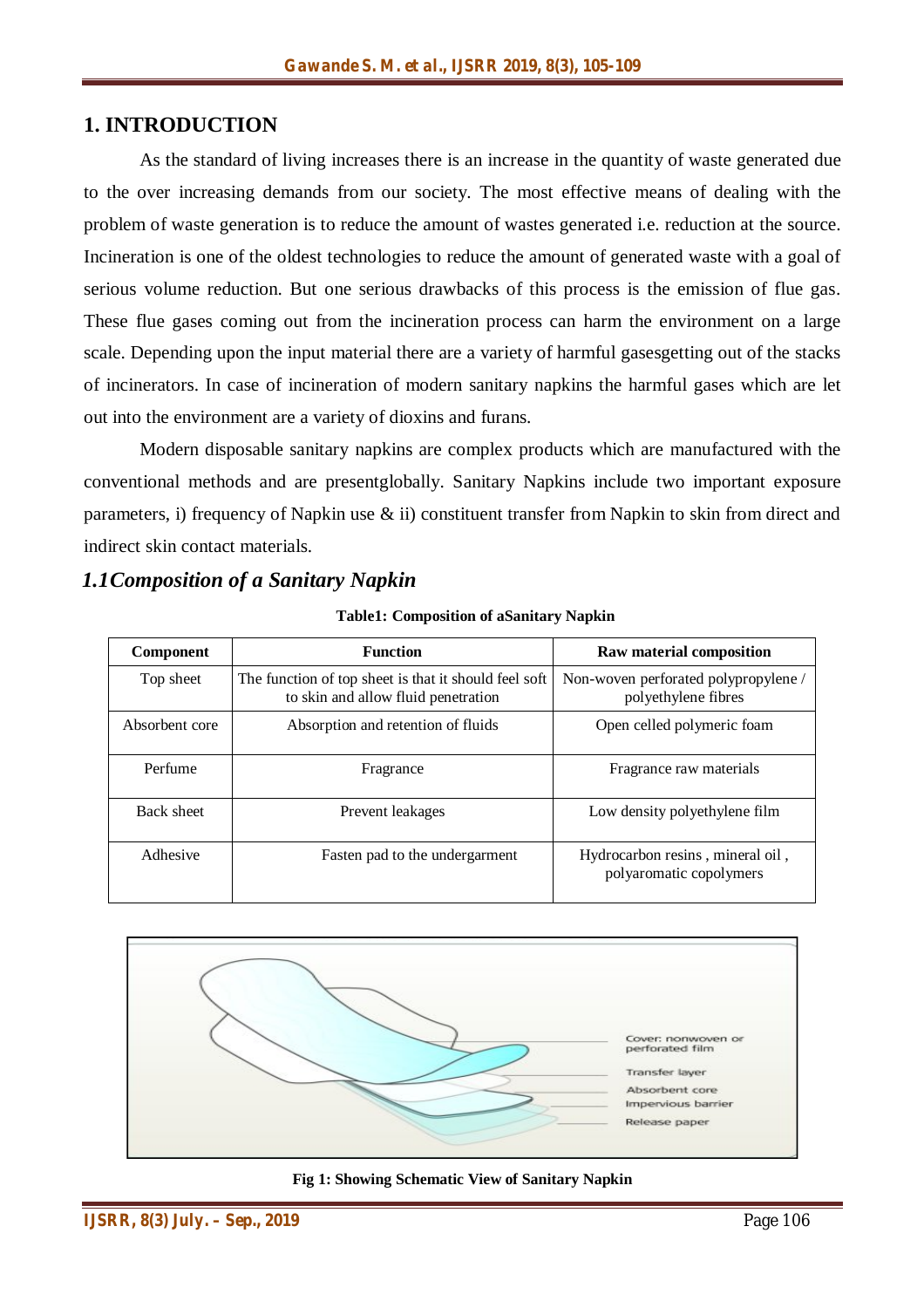#### *1.2 Chemicals used in Sanitary Napkins*

The vaginal region contains many tiny blood vessels, making it highly vascular. The chemicals easily enter the body through them and accumulate over a time period, thus affecting the reproductive health of an individual.

- **Plastic chemicals**: Bisphenol-A and Bisphenol-S are used in sanitary napkins which are responsible in complicating embryonic development in an individual.
- **Carcinogens**: Cellulose gel used in the absorbent core causes cervical cancer. Dioxins, a byproduct of chlorine bleaching process may stay in the body for a very long time after exposure causing organ damage, ovarian cancer and also harm the immune system. Rayon, a byproduct of dioxin is used in absorbing the wetness is also a carcinogenic.
- **Pesticides and herbicides**: Cotton used in the manufacturing of sanitary napkins are sprayed with pesticides and herbicides during rearing of cotton. Traces of these pesticides and herbicides are found on the cotton which can enter the blood stream on exposure Pesticides and herbicides are linked to thyroid malfunction, infertility.

#### **2. NEED FOR DISPOSAL OF SANITARY NAPKINS**

According to experts, the half-life for disposal of a sanitary napkin is 110 years. There is no clarity on whether sanitary napkins should be classified under bio-medical waste or dry waste, also there is no awareness regarding the disposal even among those who stay in societies, whereas in slum areas it is usually thrown in nullahs. While there have been talks about menstrual hygiene lately, data provided by Menstrual Health Alliance India states that 45% of the menstrual waste collected across the country, primarily consisting of sanitary napkins, is disposed of as routine waste along with other household garbage. The data was compiled by doing a systemic review <sup>4</sup>. Of this 45%, rural areas constitute 25% (the highest), followed by 16% from urban areas and 3% from slums. The data goes on to add that in urban areas, 13% of menstrual waste is thrown in open spaces such as rivers, wells, lakes and by the roadside, followed by 10% disposed of in toilets, 9% is burnt and 8% is buried. The maximum usage of commercial pads takes place in urban areas at 38%, followed by cloth, which constitutes 35% of products used during menstruation.

Considering the current population of India 1,350,438,098, out of which the men truing population is about 47.8%, so by doing the math we come to the conclusion that the amount of sanitary napkin waste generated annually is around 9000 tonnes. These 9000 tonnes of harmful must be disposed of in a way which produces least harm to the environment and to humans.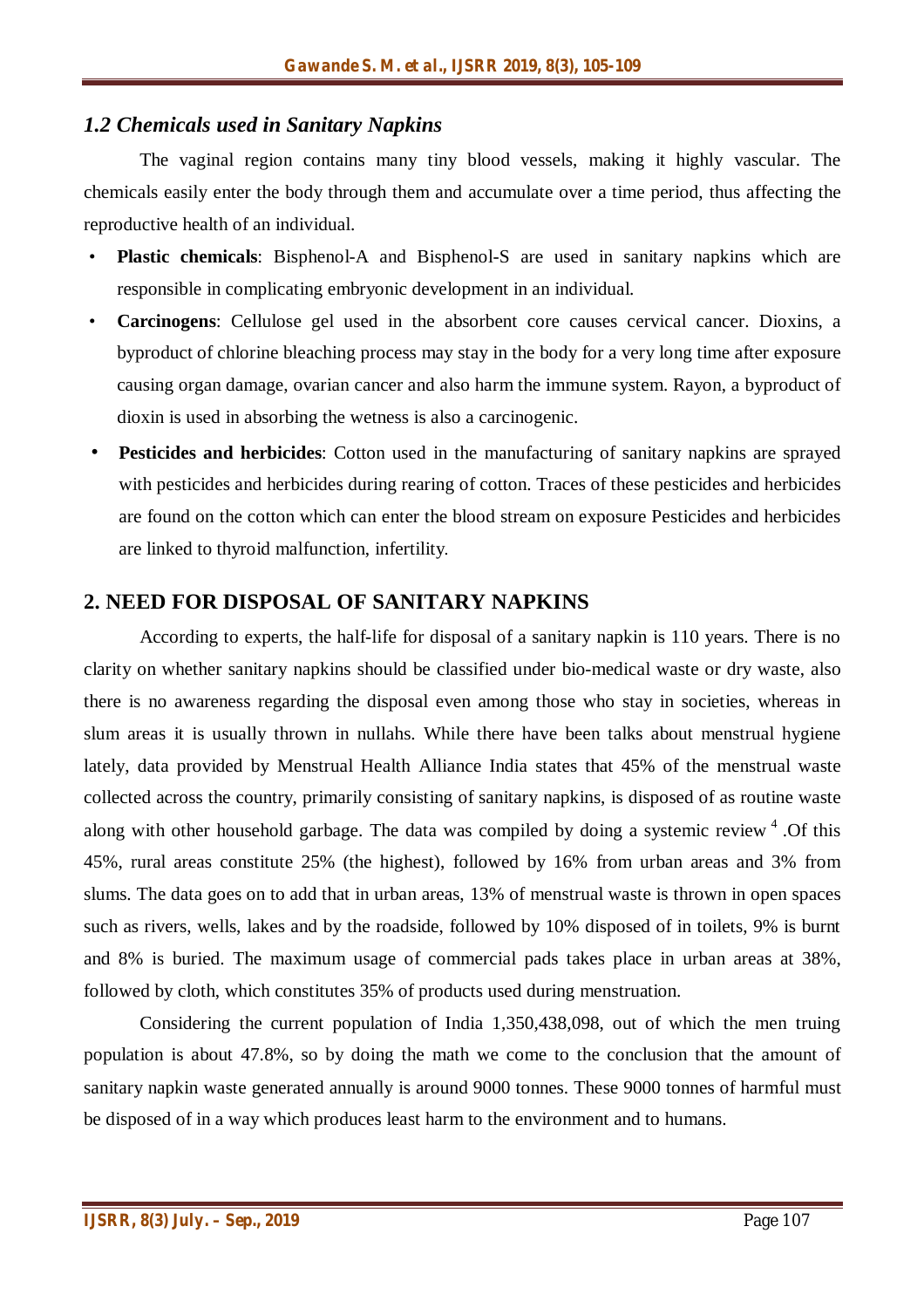## **3. METHODOLOGY**

#### *3.1Sample Selection*

Different sanitary napkin brands are taken into account for this research. Sanitary napkin having different feature for example extra large, cotton based or thin or thick are going to be used.

#### *3.2 Sample Collection*

For this research used sanitary napkins are collected from different age group women. Sanitary napkins are of different brands and having different size and features. The weight of each sample is calculated for further laboratory analysis.

#### *3.3 The Design of the Proposed Model*

The proposed design of the incinerator is shown in the figure below; the following are the parts of the design

- 1. Flue Gases Outlet
- 2. Incineration Chamber
- 3. Wire Mesh
- 4. Spiral Heating tube
- 5. Ash Collection Tray
- 6. Flue Gases Collector





**Fig No 2: Parts of the Proposed Sanitary Napkin Disposal Incinerator FigNo 3: Actual Photo of the Model**

#### **4. CONCLUSION**

Pulp, the main material used in sanitary products, is bleached to increase its brightness. Pulp is sometimes bleached with molecular chlorine or hypochlorite. Chlorinated phenols, phenolic